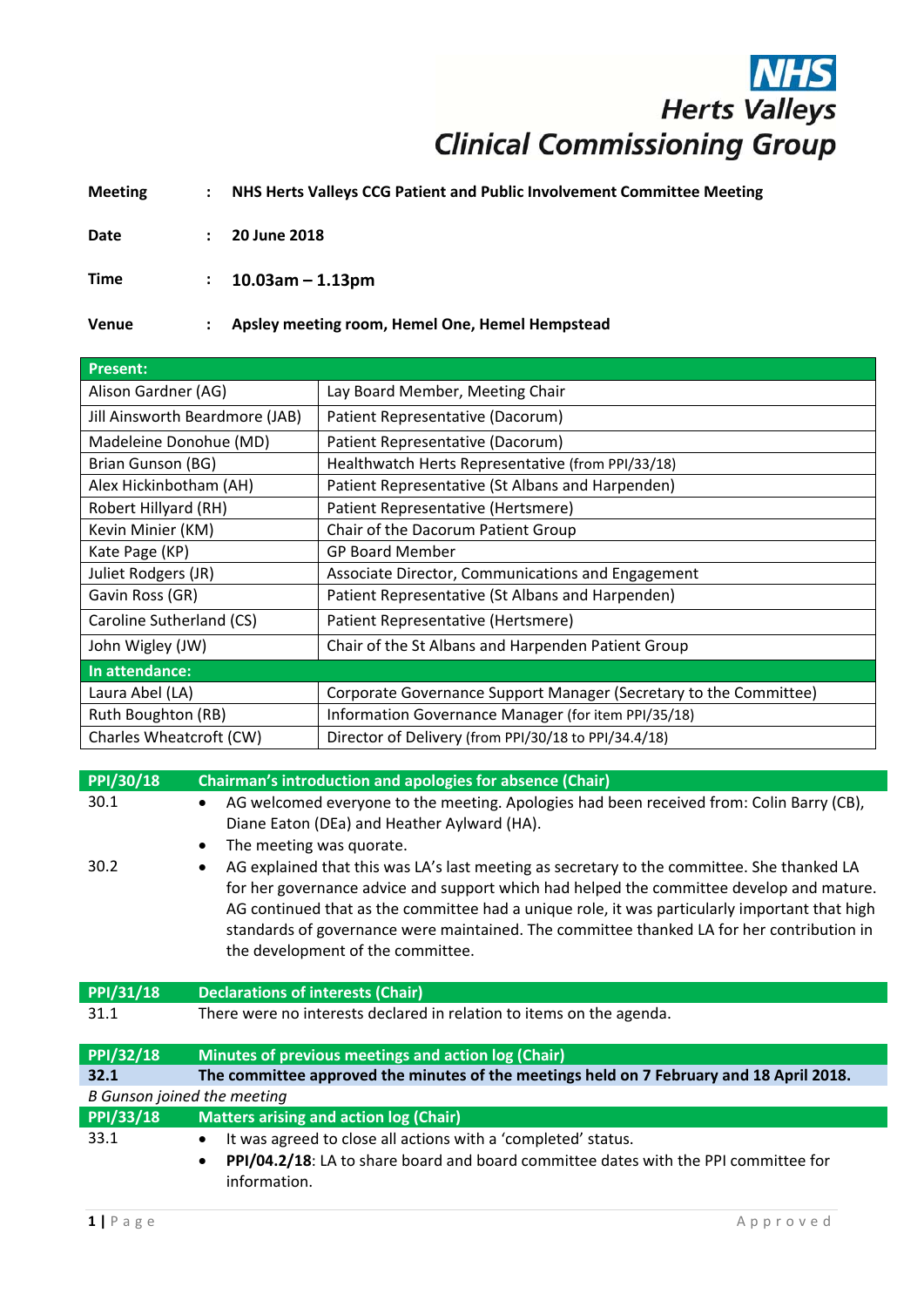This had been done. *Agreed to close.*

MD noted that the dates of the primary care commissioning committee were difficult to find on the website. LA explained that one of the communications and engagement officers (Claire Matyus‐Flynn) was leading a project to implement a new website. This would be live in September 2018 and would greatly improve accessibility of information.

|      | September 2018 and would greatly improve accessibility of information.                             |
|------|----------------------------------------------------------------------------------------------------|
|      | Locality reports on patient and public involvement<br>$\bullet$                                    |
|      | PPI/10.3/18: Dacorum report: M Donohue to share HCT letter to patients relating to                 |
|      | handover to Connect with J Rodgers.                                                                |
|      | MD confirmed that this action had been completed. Agreed to close.                                 |
|      | PPI/10.7/18: H Aylward to send the National Association for Patient Participation<br>$\bullet$     |
|      | presentation from 5 February to M Walton.                                                          |
|      | JR confirmed that this had been done. Agreed to close.                                             |
|      | It was agreed to share this with patient practice groups (PPG) chairs for circulation.             |
|      | Review of the participation strategy<br>$\bullet$                                                  |
|      | PPI/22.4/18: Patient Representatives to email J Rodgers with any suggestions about                 |
|      | improving patient participation.                                                                   |
|      | On agenda at item 10. Agreed to close.                                                             |
|      | PPI/22.5/18: G Ross to email J Rodgers with a briefing paper about the role of the community       |
|      | health councils and the positive lessons that could be taken forward.                              |
|      | This had been done. Agreed to close.                                                               |
| 33.2 | The action log and matters arising were noted.                                                     |
| 33.3 | <b>ACTION: H Aylward to share National Association for Patient Participation presentation with</b> |
|      | <b>PPG chairs.</b>                                                                                 |

| <b>PPI/34/18</b> | HVCCG Quality, Innovation, Productivity and Prevention (QIPP) and Transformation programme                                                                                                                                                                                                                                                                                                                                                                                                                                                                                                                                                                                                                                                                                                                                                                                                    |
|------------------|-----------------------------------------------------------------------------------------------------------------------------------------------------------------------------------------------------------------------------------------------------------------------------------------------------------------------------------------------------------------------------------------------------------------------------------------------------------------------------------------------------------------------------------------------------------------------------------------------------------------------------------------------------------------------------------------------------------------------------------------------------------------------------------------------------------------------------------------------------------------------------------------------|
|                  | (Director of Delivery)                                                                                                                                                                                                                                                                                                                                                                                                                                                                                                                                                                                                                                                                                                                                                                                                                                                                        |
| 34.1             | CW presented an overview of the QIPP programme, which covered:                                                                                                                                                                                                                                                                                                                                                                                                                                                                                                                                                                                                                                                                                                                                                                                                                                |
|                  | Background and context                                                                                                                                                                                                                                                                                                                                                                                                                                                                                                                                                                                                                                                                                                                                                                                                                                                                        |
|                  | Strategic aims of QIPP schemes<br>$\bullet$                                                                                                                                                                                                                                                                                                                                                                                                                                                                                                                                                                                                                                                                                                                                                                                                                                                   |
|                  | 2018-19 QIPP plan<br>$\bullet$                                                                                                                                                                                                                                                                                                                                                                                                                                                                                                                                                                                                                                                                                                                                                                                                                                                                |
|                  | How schemes were validated, including key performance indicators that were more outcome<br>$\bullet$                                                                                                                                                                                                                                                                                                                                                                                                                                                                                                                                                                                                                                                                                                                                                                                          |
|                  | focussed and deliver benefits for patients.                                                                                                                                                                                                                                                                                                                                                                                                                                                                                                                                                                                                                                                                                                                                                                                                                                                   |
|                  | A briefing on key schemes<br>$\bullet$                                                                                                                                                                                                                                                                                                                                                                                                                                                                                                                                                                                                                                                                                                                                                                                                                                                        |
|                  | High level timeline.<br>$\bullet$                                                                                                                                                                                                                                                                                                                                                                                                                                                                                                                                                                                                                                                                                                                                                                                                                                                             |
| 34.2             | The presentation was discussed.                                                                                                                                                                                                                                                                                                                                                                                                                                                                                                                                                                                                                                                                                                                                                                                                                                                               |
|                  | AH requested more information about the impact of the CCG's age profile on demand, and<br>wondered if there were extra non-elective admissions due to the lack of community beds.<br>She also asked about how the CCG was working with social care to manage discharges from<br>hospital. JR explained that discussions with social care were a daily occurance. It was agreed<br>that this would be covered at a future meeting.<br>JR explained that it was important for everyone to consider alternative services, e.g. NHS 111<br>$\bullet$<br>instead of 999, urgent treatment centres instead of A&E. This was part of the wider work<br>around provision of services in the community to provide care before a health issue became<br>critical and required a hospital admission.<br>CW added that initiatives such as promoting self-management, improving pathways and<br>$\bullet$ |
|                  | better use of ambulatory care were all helping to reduce demand for emergency and urgent<br>care services.                                                                                                                                                                                                                                                                                                                                                                                                                                                                                                                                                                                                                                                                                                                                                                                    |
|                  | As commissioners it was important to identify and address issues in collaboration with the<br>$\bullet$<br>acute providers.                                                                                                                                                                                                                                                                                                                                                                                                                                                                                                                                                                                                                                                                                                                                                                   |
|                  | In response to a question from JAB about learning from other CCGs, AG explained that QIPP                                                                                                                                                                                                                                                                                                                                                                                                                                                                                                                                                                                                                                                                                                                                                                                                     |
|                  | was an on-going process and different approaches were being identified and explored.                                                                                                                                                                                                                                                                                                                                                                                                                                                                                                                                                                                                                                                                                                                                                                                                          |
| 34.3             | The committee noted the overview of the QIPP programme.                                                                                                                                                                                                                                                                                                                                                                                                                                                                                                                                                                                                                                                                                                                                                                                                                                       |
| 34.4             | ACTION: J Rodgers to arrange an agenda item for a future meeting to explain how the system                                                                                                                                                                                                                                                                                                                                                                                                                                                                                                                                                                                                                                                                                                                                                                                                    |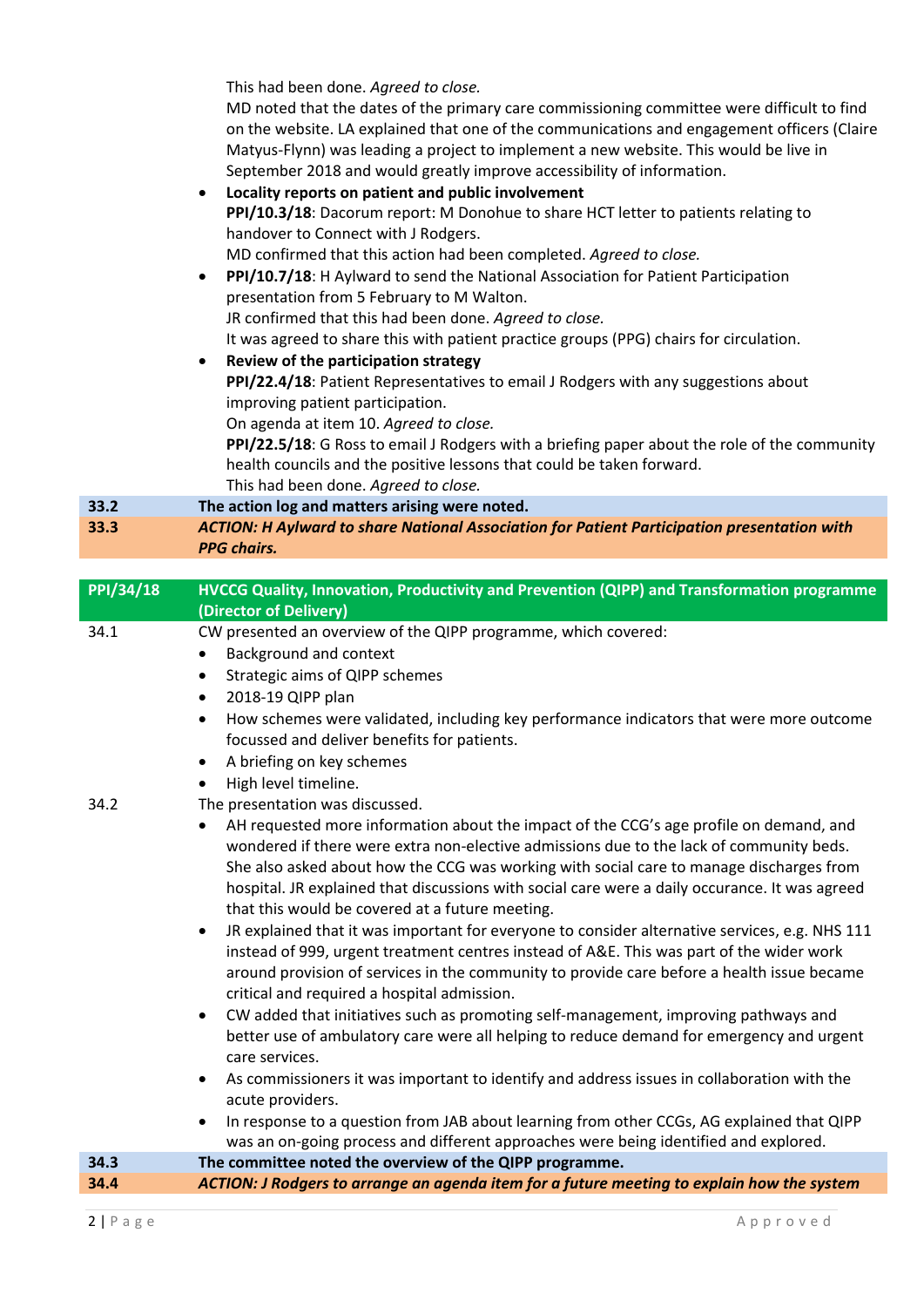## *works to help patients get discharged with the right care.*

## *C Wheatcroft left the meeting R Boughton joined the meeting*

| <b>PPI/35/18</b>             | <b>General data protection regulations (Information Governance Manager)</b>                                                                                           |
|------------------------------|-----------------------------------------------------------------------------------------------------------------------------------------------------------------------|
| 35.1                         | RB explained the main changes and the additional principles under the new regulations.<br>٠                                                                           |
|                              | The purpose was for organisations to be more accountable for and transparent about the<br>$\bullet$                                                                   |
|                              | lawful basis for processing data.                                                                                                                                     |
|                              | The CCG's Data Protection Officer was the Head of Information Management and Technology<br>$\bullet$                                                                  |
|                              | and Head of Business Intelligence.                                                                                                                                    |
|                              | Additional rights had been given to 'data subject' (people).<br>٠                                                                                                     |
|                              | Consent must be freely given, specific, informed and unambiguous: there must be a positive<br>$\bullet$                                                               |
|                              | opt-in.                                                                                                                                                               |
|                              | Organisations still had to comply with the common law of confidentiality.<br>$\bullet$                                                                                |
|                              | Aim was to protect the confidentiality, integrity and availability of information and systems.<br>٠                                                                   |
|                              | It was important to use 'safe' email accounts, such as nhs.net.<br>$\bullet$                                                                                          |
|                              | The CCG had created and followed a robust action plan in advance of the new regulations to<br>$\bullet$                                                               |
|                              | ensure that we were compliant.                                                                                                                                        |
|                              | Merged our GDPR action plan with our 2018-19 information governance plan to ensure that                                                                               |
|                              | GDPR has been embedded within our policies and processes and will be monitored                                                                                        |
|                              | throughout the year.                                                                                                                                                  |
| 35.2                         | The impact of the new regulations was discussed.<br>$\bullet$                                                                                                         |
|                              | It was important to obtain consent to use email addresses provided previously for circulation<br>$\bullet$                                                            |
|                              | of information: positive consent, rather than presuming that they could continue to be used.                                                                          |
|                              | JR explained that those on the stakeholder list had been asked if they wanted to continue to<br>$\bullet$                                                             |
|                              | remain on the list.                                                                                                                                                   |
|                              | This would also apply to patient practice group mailing lists.<br>$\bullet$                                                                                           |
|                              | The committee were asked to submit any questions via HA.                                                                                                              |
| 35.3                         | The committee noted the update on the new general data protection regulations.                                                                                        |
| R Boughton left the meeting. |                                                                                                                                                                       |
|                              | In order to enable J Rodgers to attend another meeting, agenda item 7 was deferred until late in the meeting.                                                         |
| <b>PPI/36/18</b>             | Patient participation and engagement report (Associate Director Communications and                                                                                    |
|                              | <b>Engagement)</b>                                                                                                                                                    |
| 36.1                         | JR explained that the report had been taken from the board report and contained a wider range<br>of information than just patient participation. The key points were: |
|                              | <b>NHS70</b>                                                                                                                                                          |
|                              | Engagement with local communities to encourage people to participate in the NHS70                                                                                     |
|                              | celebrations.                                                                                                                                                         |
|                              | The focus locally was on 'giving something back to the NHS'.<br>$\bullet$                                                                                             |
|                              | This would be a year-long ongoing campaign.<br>$\bullet$                                                                                                              |
|                              | Central to the campaign were 'pledge cards' which invited people to think how they could<br>$\bullet$                                                                 |
|                              | give something back to the NHS and others by keeping active, quitting smoking, giving blood,                                                                          |
|                              | attending a dementia awareness session, volunteering and so on.                                                                                                       |
|                              | The CCG was also taking part in #HemelRocks which was a fun initiative decorating stones and<br>$\bullet$                                                             |
|                              | leaving them in parks or other public places for people to find. CCG staff had decorated 70                                                                           |
|                              | rocks to mark 70 years.                                                                                                                                               |
|                              | The CCG would be hosting a tea party 5 July 2018, the official anniversary of the NHS.                                                                                |
| 36.2                         | <b>Urgent care consultation</b>                                                                                                                                       |
|                              | RH challenged the purpose of the consultation and asked how many respondents there had<br>$\bullet$                                                                   |
|                              | been from each locality.                                                                                                                                              |
|                              | JR referred him to the board papers for the meeting held on 10 May 2018 which provided a<br>$\bullet$                                                                 |
|                              | breakdown of this information.                                                                                                                                        |
|                              | (http://hertsvalleysccg.nhs.uk/publications/board-documents/board-papers/10-may-2018)                                                                                 |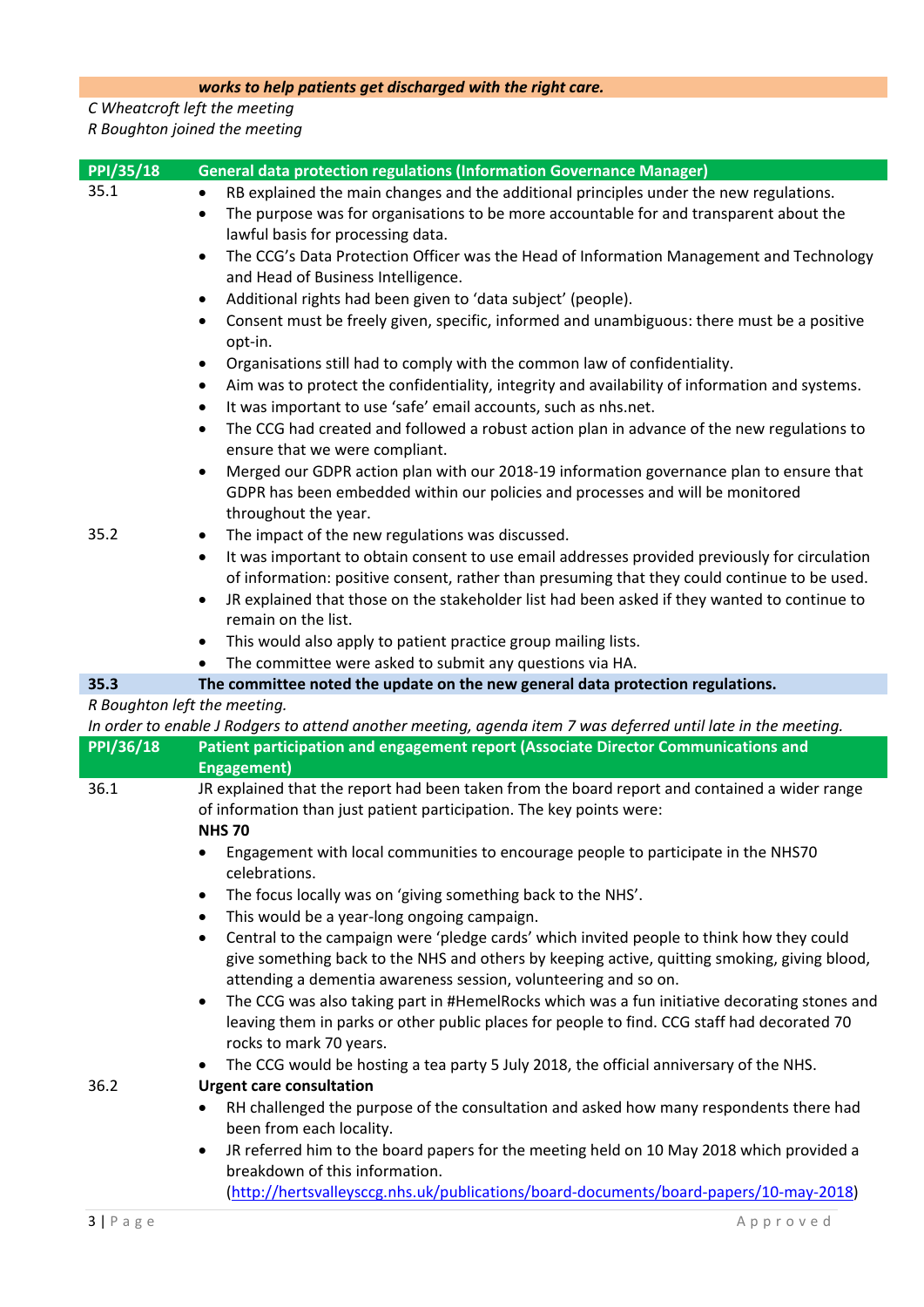|                  | She stressed that a very robust discussion had taken place at the board meeting which had                                                                                                          |
|------------------|----------------------------------------------------------------------------------------------------------------------------------------------------------------------------------------------------|
|                  | been held in public. Lack of GP staffing had been the determining factor in the decision.                                                                                                          |
|                  | BG added that the board was responsible to decide if staffing levels were safe and JW added<br>$\bullet$                                                                                           |
|                  | that the decision had been driven by most appropriate use of limited workforce.                                                                                                                    |
| 36.3             | The Committee noted the patient participation and engagement update.                                                                                                                               |
|                  |                                                                                                                                                                                                    |
| <b>PPI/37/18</b> | 360° stakeholder survey feedback (Associate Director Communications and Engagement)                                                                                                                |
| 37.1             | JR presented the results of the annual 360° stakeholder survey commissioned by NHS England<br>(NHSE).                                                                                              |
|                  | The groups of stakeholders who were asked to participate were specified by NHSE.                                                                                                                   |
|                  | The response rate had improved and was higher than the national average.<br>٠                                                                                                                      |
|                  | Overall, the CCG had performed well and in some areas, very well and far exceeding previous<br>$\bullet$                                                                                           |
|                  | years' performance and comparing with other CCGs.                                                                                                                                                  |
|                  | There were two areas where the CCG had done less well than previously:<br>$\bullet$<br>People having opportunities to influence decisions (this was particularly an issue                          |
|                  | among GPs).                                                                                                                                                                                        |
|                  | People feeling their views have been taken into account.<br>$\circ$                                                                                                                                |
|                  | The CCG had performed particularly well on all areas of leadership and the Chief Executive<br>$\bullet$<br>was going to be interviewed by IPSOS Mori to share the learning about how this had been |
|                  | achieved.                                                                                                                                                                                          |
|                  | Verbatim comments would not be published this year as the request of NHSE.                                                                                                                         |
| 37.2             | The survey feedback was discussed and the following points noted:                                                                                                                                  |
|                  | In response to an observation from RH about GPs not feeling engaged in decision making, KP                                                                                                         |
|                  | advised that this was improving and that it was important for practices to participate in                                                                                                          |
|                  | service transformation.                                                                                                                                                                            |
|                  | Any further questions to be sent to HA for collation and response.                                                                                                                                 |
| 37.3             |                                                                                                                                                                                                    |
|                  | The Committee noted the feedback from the 360° stakeholder survey.                                                                                                                                 |
|                  |                                                                                                                                                                                                    |
| PPI/38/18        | Review of the participation strategy (Associate Director Communications and Engagement)                                                                                                            |
| 38.1             | JR presented the paper which was an update following discussion at the meeting held on 18 April.                                                                                                   |
|                  | The key points to note were:                                                                                                                                                                       |
|                  | Recommendation that all members of the PPI committee to be health ambassadors. This<br>would be to raise awareness of current issues and help support campaigns around preventing                  |
|                  | ill-health.                                                                                                                                                                                        |
|                  | KM wondered if this would be a conflict with being a patient representative, but JR assured<br>٠                                                                                                   |
|                  | him that the two roles could co-exist, but would be clearly defined.                                                                                                                               |
|                  | Providing feedback following patient engagement, although transforming services took time<br>$\bullet$                                                                                             |
|                  | and specific patient input was not always easy to extrapolate.                                                                                                                                     |
|                  | R Hillyard and K Page left the meeting.                                                                                                                                                            |
| 38.2             | How could the CCG and patient practice groups better engage and involve younger people                                                                                                             |
|                  | and harder to reach groups? Suggestions included:                                                                                                                                                  |
|                  | Engaging mothers about services that affected children and young people.<br>$\circ$                                                                                                                |
|                  | Inviting young people to join/attend PPGs.<br>O<br>O                                                                                                                                               |
|                  | Engage with youth councils.<br>$\circ$                                                                                                                                                             |
|                  | Develop a system-wide approach across the CCG.<br>Different use of social media.<br>$\circ$                                                                                                        |
|                  | Inviting young people to be health ambassadors within their schools.<br>$\circ$                                                                                                                    |
|                  | JR explained that the next steps would be to engage the patient practice group network<br>٠                                                                                                        |
|                  | (PPGN). The draft strategy would be presented to the committee on September and to the                                                                                                             |
|                  | board in November for approval.                                                                                                                                                                    |
|                  | Patient representatives were asked to submit any further suggestions to HA.                                                                                                                        |
| 38.3<br>38.4     | The Committee noted the update on the review of the patient participation strategy.<br><b>ACTION: Patient Representatives to email H Aylward with any suggestions about improving</b>              |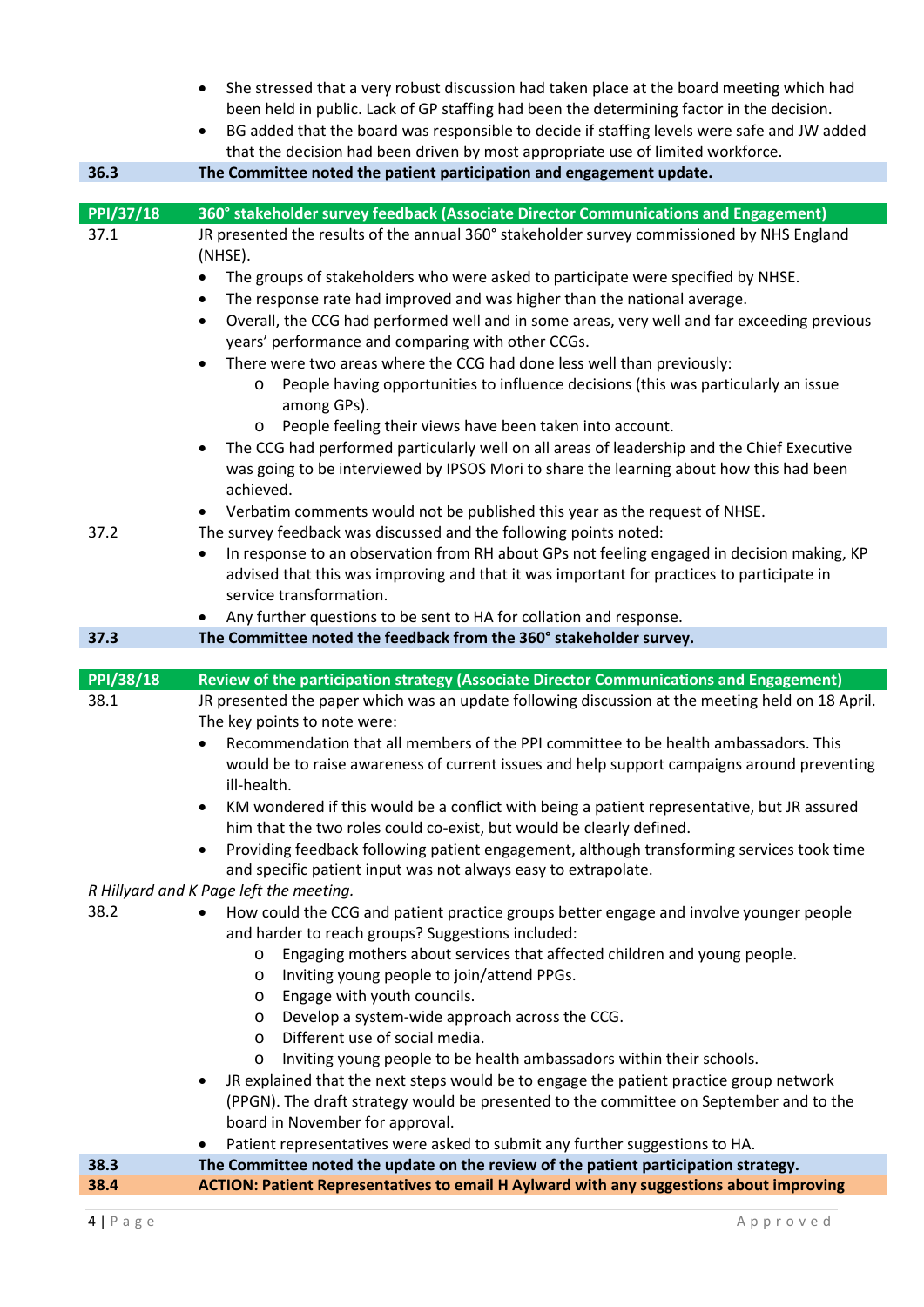|                  | patient participation.                                                                                                                                                                                                                                                                                                                                                                                                                                 |
|------------------|--------------------------------------------------------------------------------------------------------------------------------------------------------------------------------------------------------------------------------------------------------------------------------------------------------------------------------------------------------------------------------------------------------------------------------------------------------|
| PPI/39/18        | <b>Observation of CHC appeals panel (Board Lay Member and PPI Chair)</b>                                                                                                                                                                                                                                                                                                                                                                               |
| 39.1             | AG presented her paper to provide assurance around the working practices of the continuing<br>$\bullet$<br>health care (CHC) team in relation to the CHC appeals process; specifically to how the CCG<br>interacts with patients and their families when they are appealing a CHC decision.<br>Both Stuart Bloom and AG had observed two appeals.<br>$\bullet$<br>JAB requested more information about support provided where funding had been refused |
|                  | ٠<br>following appeal.                                                                                                                                                                                                                                                                                                                                                                                                                                 |
|                  | It was agreed that further information about continuing health care would be provided at a<br>future meeting.                                                                                                                                                                                                                                                                                                                                          |
| 39.2             | The Committee noted the assurances provided about the CHC appeals process.                                                                                                                                                                                                                                                                                                                                                                             |
| 39.3             | ACTION: A further update about continuing health care to be provided at a future meeting                                                                                                                                                                                                                                                                                                                                                               |
|                  | (J Rodgers).                                                                                                                                                                                                                                                                                                                                                                                                                                           |
| PPI/40/18        | Feedback from 10 May and 14 June 2018 board meetings in public (Lay Board Member)                                                                                                                                                                                                                                                                                                                                                                      |
| 40.1             | AG provided an update from the most recent board meetings held in public. The areas she                                                                                                                                                                                                                                                                                                                                                                |
|                  | highlighted were:                                                                                                                                                                                                                                                                                                                                                                                                                                      |
|                  | The annual report and accounts had received an unqualified audit opinion from the external                                                                                                                                                                                                                                                                                                                                                             |
|                  | auditors, i.e. there were no discrepancies in the accounts.                                                                                                                                                                                                                                                                                                                                                                                            |
|                  | The CCG was in financial balance and fulfilling its statutory obligations.<br>$\bullet$                                                                                                                                                                                                                                                                                                                                                                |
| 40.1             | The Committee noted the updates from the 10 May and 14 June board meetings held in public.                                                                                                                                                                                                                                                                                                                                                             |
| <b>PPI/41/18</b> |                                                                                                                                                                                                                                                                                                                                                                                                                                                        |
| 41.1             | Locality reports on patient and public involvement (patient representatives)<br>MD recommended review of the papers for the primary care commissioning committee to<br>$\bullet$                                                                                                                                                                                                                                                                       |
|                  | find out about extended access across the CCG.                                                                                                                                                                                                                                                                                                                                                                                                         |
|                  | She noted that it was difficult to cancel extended access appointments made over the<br>٠                                                                                                                                                                                                                                                                                                                                                              |
|                  | telephone/in person, if your practice was closed and you did not use online booking. She                                                                                                                                                                                                                                                                                                                                                               |
|                  | suggested a single point of access number to contact.                                                                                                                                                                                                                                                                                                                                                                                                  |
|                  | JR noted that there was going to be a survey across the CCG to identify these sorts of issues.<br>$\bullet$                                                                                                                                                                                                                                                                                                                                            |
|                  | Patient representatives were requested to include any extended access issues in their locality<br>$\bullet$                                                                                                                                                                                                                                                                                                                                            |
|                  | reports for the September meeting.                                                                                                                                                                                                                                                                                                                                                                                                                     |
| 41.2             | The Committee noted the reports from the locality patient groups.                                                                                                                                                                                                                                                                                                                                                                                      |
| 41.3             | ACTION: Patient representatives to include extended access issues in their September locality                                                                                                                                                                                                                                                                                                                                                          |
|                  | reports.                                                                                                                                                                                                                                                                                                                                                                                                                                               |
| PPI/42/17        | Update on patient representative involvement in HVCCG business meetings                                                                                                                                                                                                                                                                                                                                                                                |
|                  | (Patient Representatives)                                                                                                                                                                                                                                                                                                                                                                                                                              |
| 42.1             | The Committee noted the reports from Herts Valleys' business meetings.                                                                                                                                                                                                                                                                                                                                                                                 |
| PPI/43/17        | <b>Items agreed for next meeting</b>                                                                                                                                                                                                                                                                                                                                                                                                                   |
| 43.1             | JW explained that he had proposed the addition of an agenda item to be agreed by the                                                                                                                                                                                                                                                                                                                                                                   |
|                  |                                                                                                                                                                                                                                                                                                                                                                                                                                                        |
|                  | committee on a subject of current interest.                                                                                                                                                                                                                                                                                                                                                                                                            |
|                  | A number of items had been submitted to the committee secretary for consideration:<br>Report on Connect performance<br>O                                                                                                                                                                                                                                                                                                                               |
|                  | Update on community respiratory service performance<br>$\circ$                                                                                                                                                                                                                                                                                                                                                                                         |
|                  | Frailty/falls in context of GPFV transformation funding for 18/19<br>O                                                                                                                                                                                                                                                                                                                                                                                 |
|                  | The following two items were agreed for the agenda:                                                                                                                                                                                                                                                                                                                                                                                                    |
|                  | Report on Connect performance<br>O                                                                                                                                                                                                                                                                                                                                                                                                                     |
|                  | Update on extended access.<br>O                                                                                                                                                                                                                                                                                                                                                                                                                        |
| 43.2             | The Committee noted the new agenda item.                                                                                                                                                                                                                                                                                                                                                                                                               |
| 43.3             | ACTION: J Rodgers to include Connect performance and an update on extended access on the                                                                                                                                                                                                                                                                                                                                                               |
|                  | September agenda.                                                                                                                                                                                                                                                                                                                                                                                                                                      |